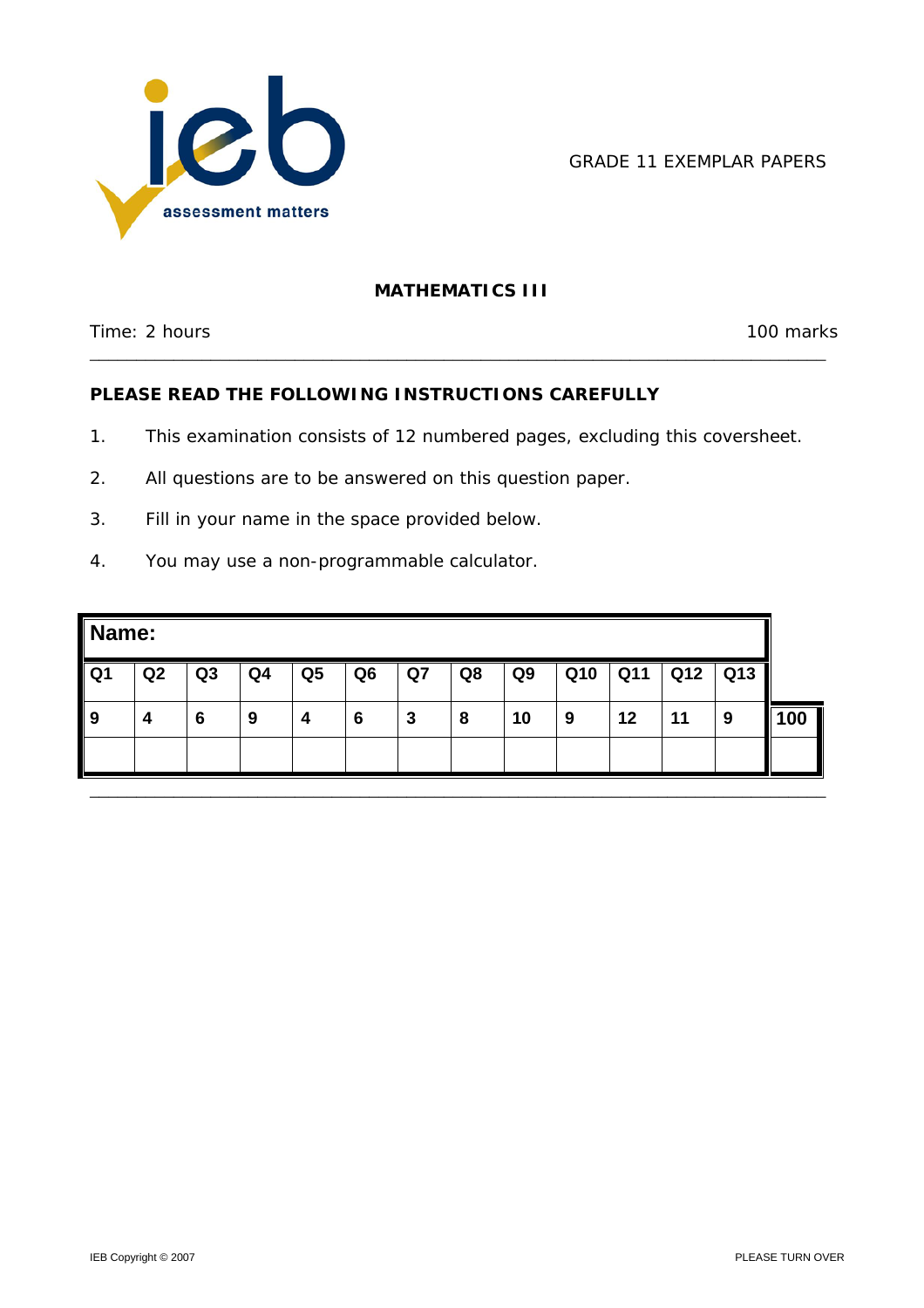A sample of 60 people is asked which of 3 sports they watch on TV. The sports are Rugby (R), Soccer (S) and Cricket (C).

The results are shown in the Venn diagram below.



A person is selected at random from the group. Giving all your answers in simplest fraction form, find the probability that a randomly selected person

| (a) | watches NONE of the sports               | (1) |
|-----|------------------------------------------|-----|
| (b) | watches soccer                           | (1) |
| (c) | watches rugby AND soccer                 | (1) |
| (d) | watches cricket OR soccer                | (1) |
| (e) | does not watch cricket                   | (1) |
| (f) | watches rugby but does not watch cricket | (2) |
| (g) | watches neither rugby NOR cricket        | (2) |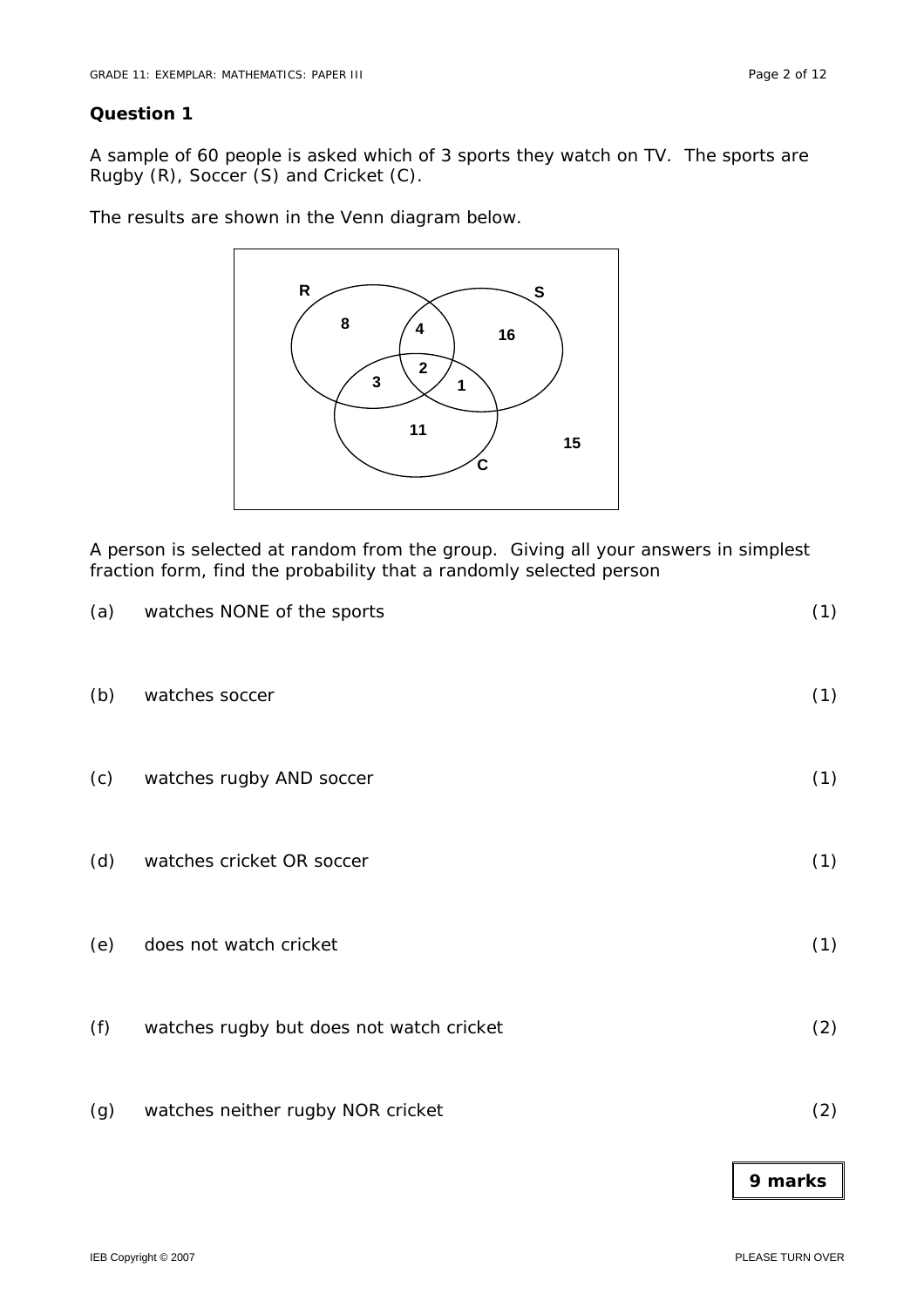**S** is the sample space of Natural numbers LESS THAN 13. One number is drawn randomly from **S.** 

**O** is the event "the number is odd". **P** is the event "the number is prime". **F** is the event "the number is a factor of 6".

Represent this information in a Venn diagram.

**4 marks** 

#### **Question 3**

236 students were asked what type of cell-phone they used. The results are shown in the table.

| <b>Type of cellphone</b> | <b>Boys</b> | Girls | Total |
|--------------------------|-------------|-------|-------|
| <b>Brand A</b>           | 48          | 52    | 100   |
| <b>Brand B</b>           | 40          | 34    | 74    |
| <b>Brand C</b>           | 32          | 30    | 62    |
| Total                    | 120         | 116   | 236   |

- (a) Are the events "Boy" and "Brand A cell-phone" mutually exclusive? Justify your answer. (2)
- (b) Prove that the events "Boy" and "Brand A cell-phone" are **dependent**. (4)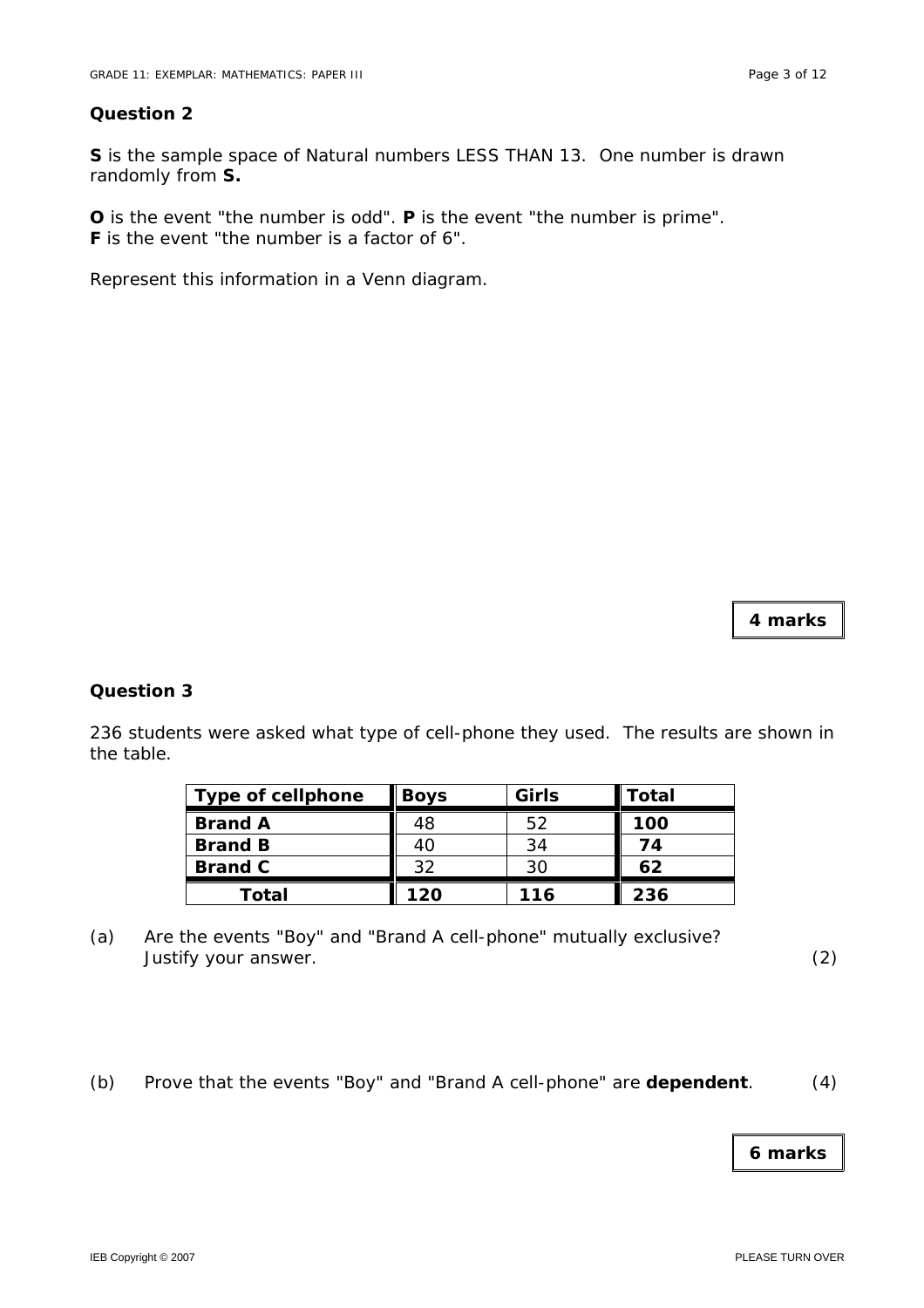A box contains 3 triangles, 2 squares and 1 hexagon.

Each of the 6 objects has an equal chance of being selected at random from the box.

An object is selected at random, **NOT REPLACED**, and then a second object is selected at random.

(a) Represent this selection process in a tree diagram, clearly indicating all probabilities in simplest fraction form. (6)

(b) Use your probability tree (or otherwise) to calculate the probabilities of the following (in simplest fraction form):

|  | of drawing a hexagon and then a triangle |  |
|--|------------------------------------------|--|
|  | of drawing two identical shapes          |  |

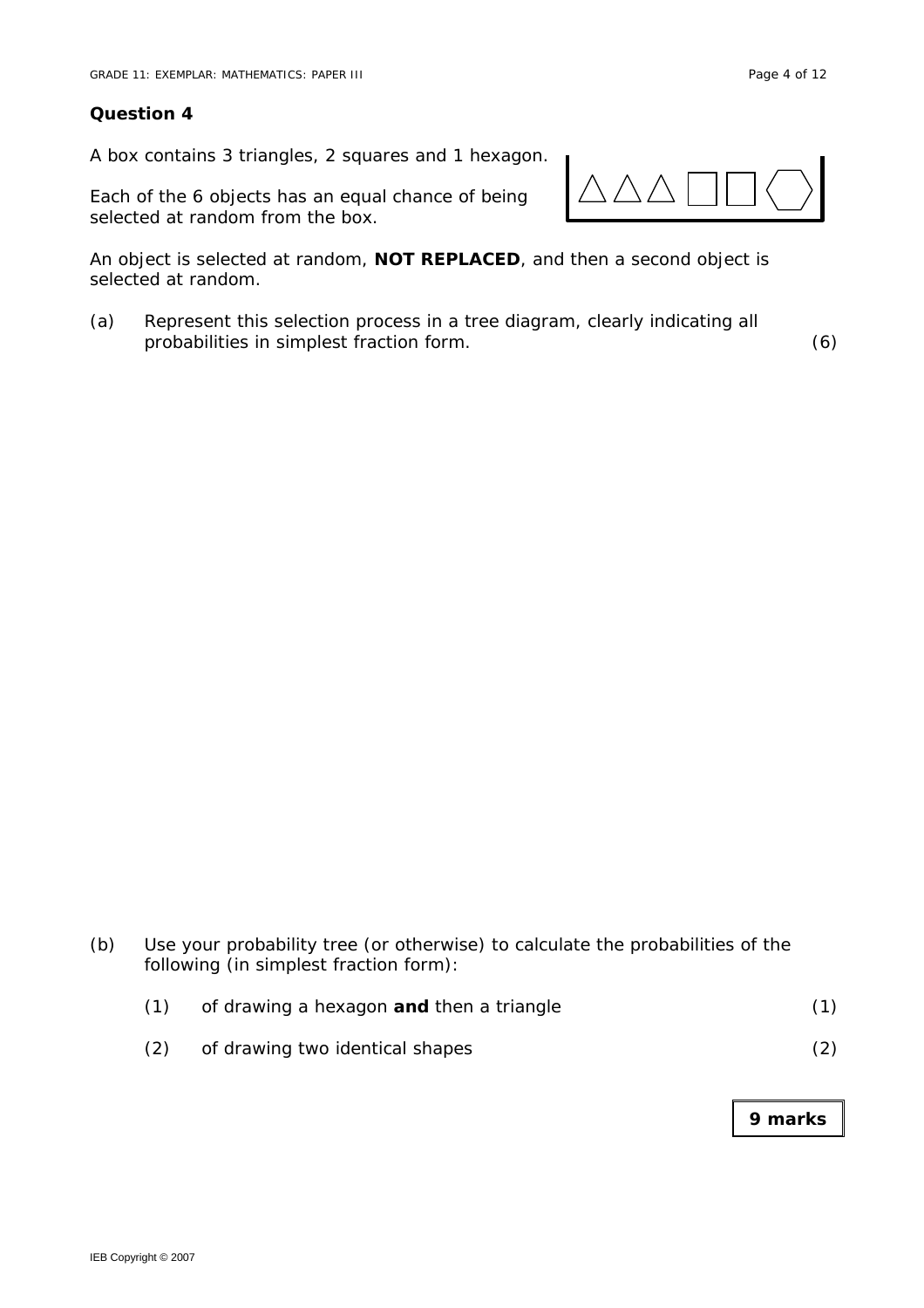State whether the following statements are true (T) or false (F):

- (a) If the mean is greater than the median, the data tend to be positively skewed.  $(1)$
- (b) The median is NOT influenced by outliers.  $(1)$  (1)
- (c) The 50<sup>th</sup> percentile is also called the mean.  $(1)$  (1)
- (d) If the data are negatively skewed, most of the data lie to the left of the median.  $(1)$



**4 marks** 

#### **Question 6**



The box-whiskers diagrams of two sets of data – A and B – are shown above.

The extreme values of Set A are 14 and 2, and in B 16 and 2. They both have the same lower quartile.

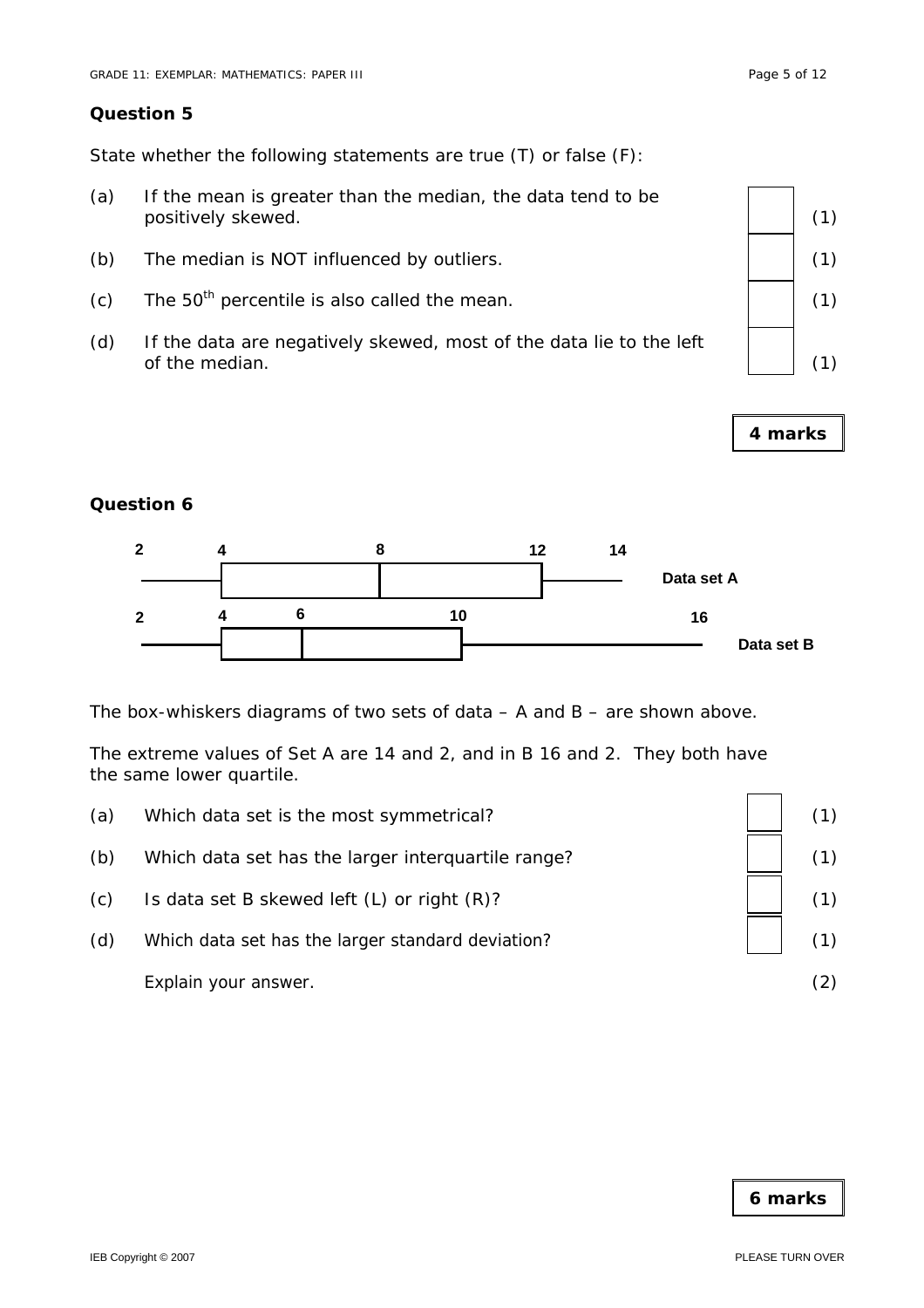

#### **Question 8**

# **Total monthly salaries paid by 3 companies**



The **total** amount of money that 3 companies pay each month to their employees is shown in the bar-chart.

(a) Is the information in the diagram sufficient to indicate which company tends to pay it's employees more? Justify your answer. (2)

(b) Alpha Company has 10 employees, Beta Company has 40 employees and Delta Company has 15 employees. At which company is the average monthly salary the highest? (2)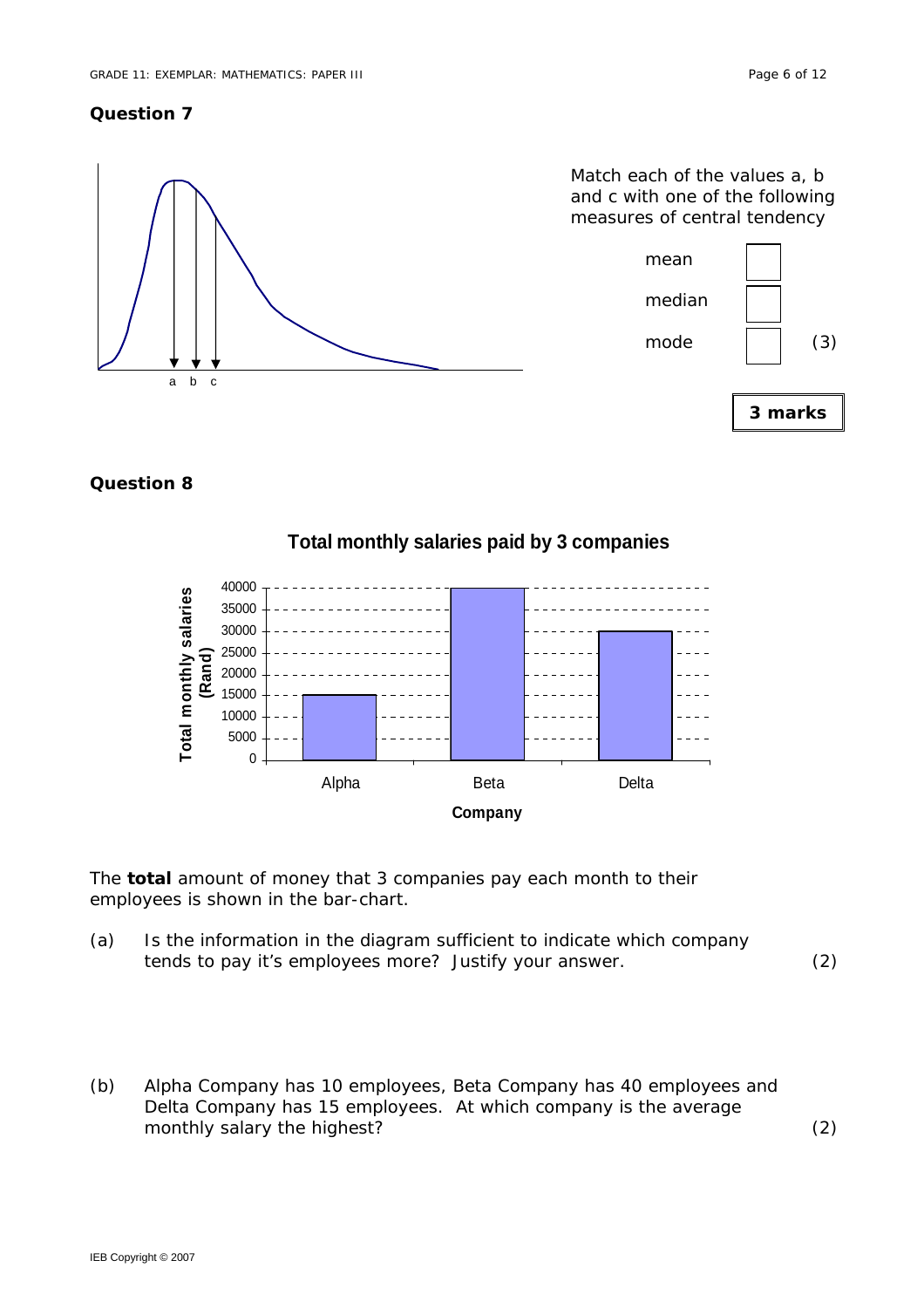#### (c) Represent the data more accurately.



**8 marks** 

#### **Question 9**

(a) Two rectangles are shown. Explain whether the rectangles are similar OR not, giving a reason for your answer. (2)



(b) "Two right-angled triangles both have a hypotenuse 10 cm long, thus they are similar." Is this statement True? Give a reason for your answer. (2)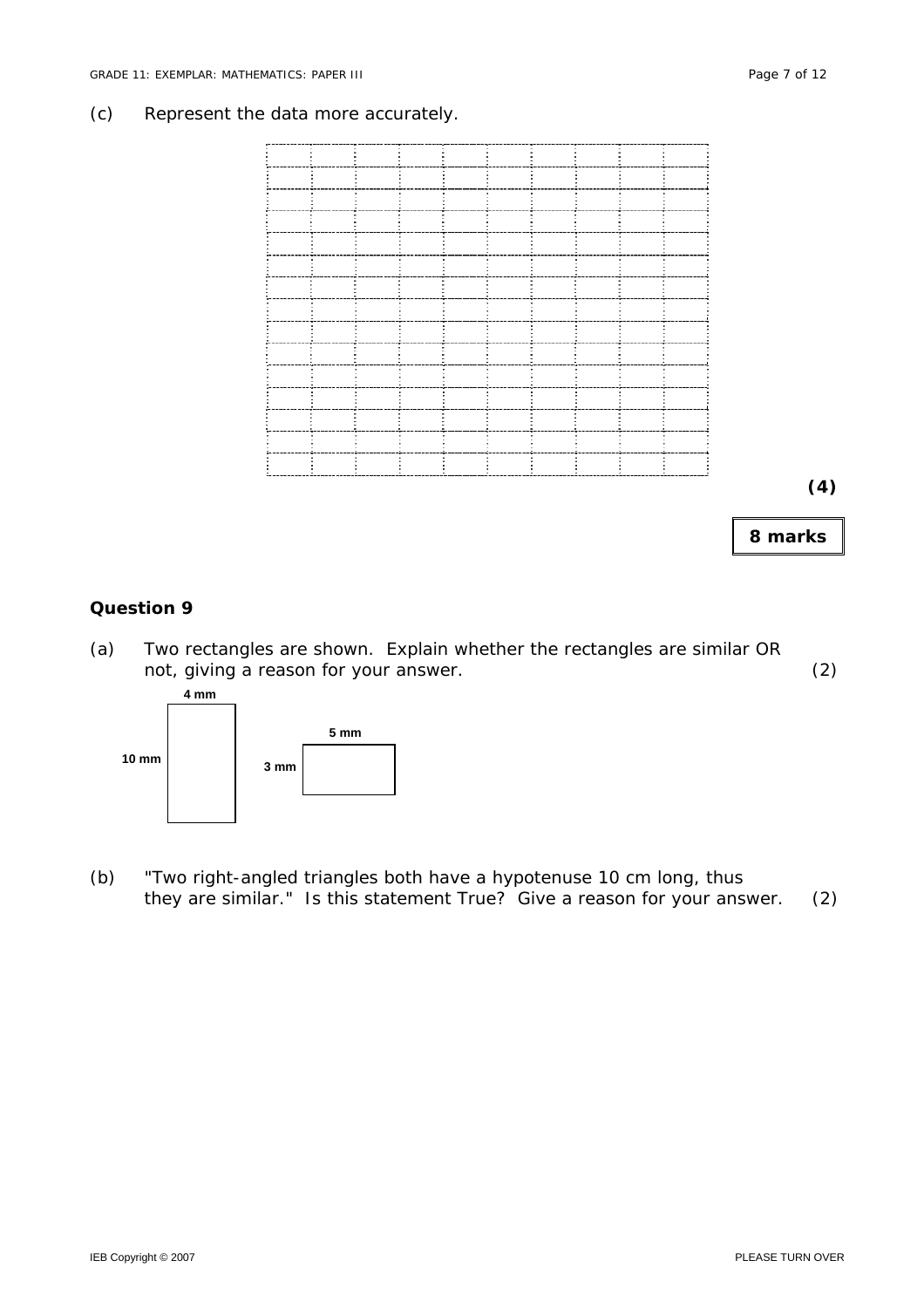

(c)  $A$  In the diagram, which is not drawn to scale, is it possible for BE to be parallel to CD? Explain your answer. (3)

(d) Find the value of y. [Hint: write down, without reason, 2 similar triangles.] (3)

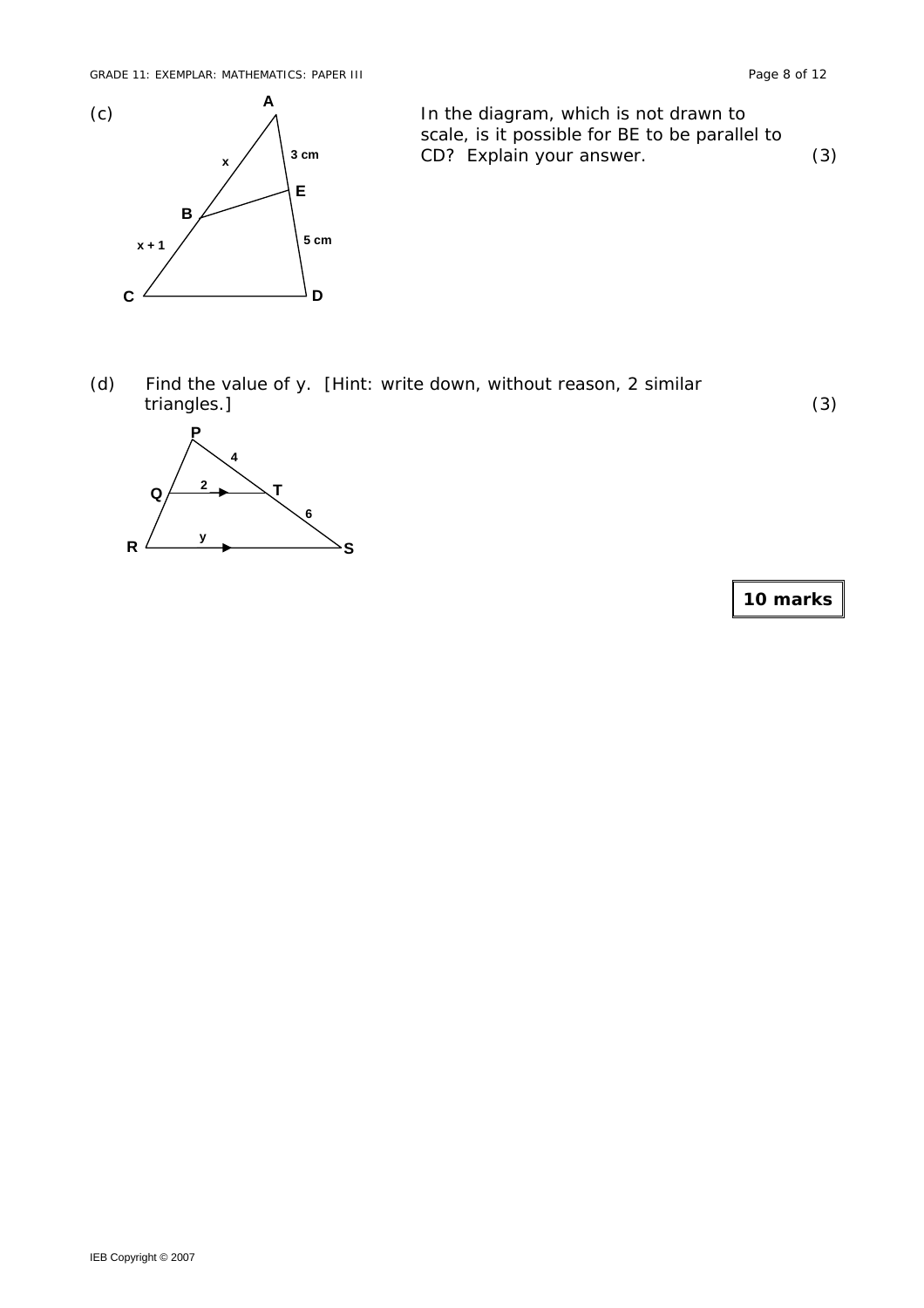

In the figure, RV | STU and QW | RT.

$$
\angle
$$
 |<sub>16</sub> PV = 16 mm and UV = 8 mm.  $\hat{U} = 90^{\circ}$ .

(a) Write down the value of the following, **without reasons**

| (1) | $\frac{PW}{WT}$ | (1) |
|-----|-----------------|-----|
| (2) | $rac{RV}{SU}$   | (1) |
| (3) | $rac{PR}{RS}$   | (1) |
| (4) | $rac{PQ}{QS}$   | (2) |
|     |                 |     |

# (b) Name a triangle that is

| $(1)$ similar to $\Delta$ PWV | (2) |  |
|-------------------------------|-----|--|
|                               |     |  |

# (2) similar to  $\triangle QRW$  (2)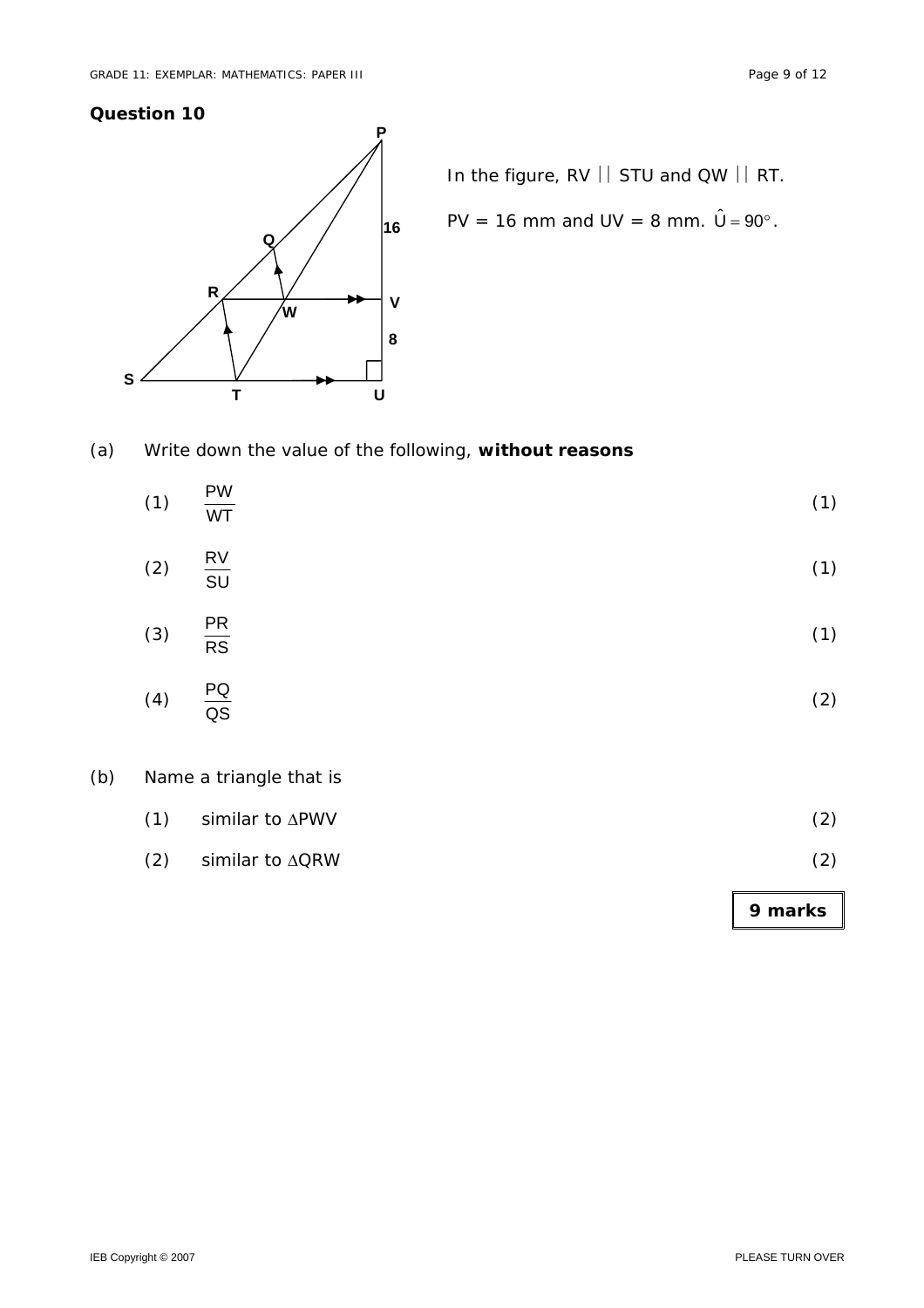

- (a) Find, **giving reasons**, the size of each of the following angles **in terms of x**.
- (1) BD $\hat{DC}$  (2)
- $(2)$  AD̂E (2)
- (b) Prove that

|  | $(1)$ $\Delta ADB$ $  $ $\Delta DEA$ |  |
|--|--------------------------------------|--|
|--|--------------------------------------|--|

- (2) and hence that  $AD^2 = AB \cdot DE$  (1)
- (c) If it is further **GIVEN** that ΔADB ⎪⎪⎪ ΔBCD **(you do not have to prove this)** write down an expression for  $BD^2$ .  $(1)$
- (d) If  $\frac{CD}{DE} = \frac{9}{1}$ DE  $\frac{CD}{CD} = \frac{9}{10}$  find the value of AD  $BD$  . [Hint: use your expressions from . and  $(c)$ .] (3)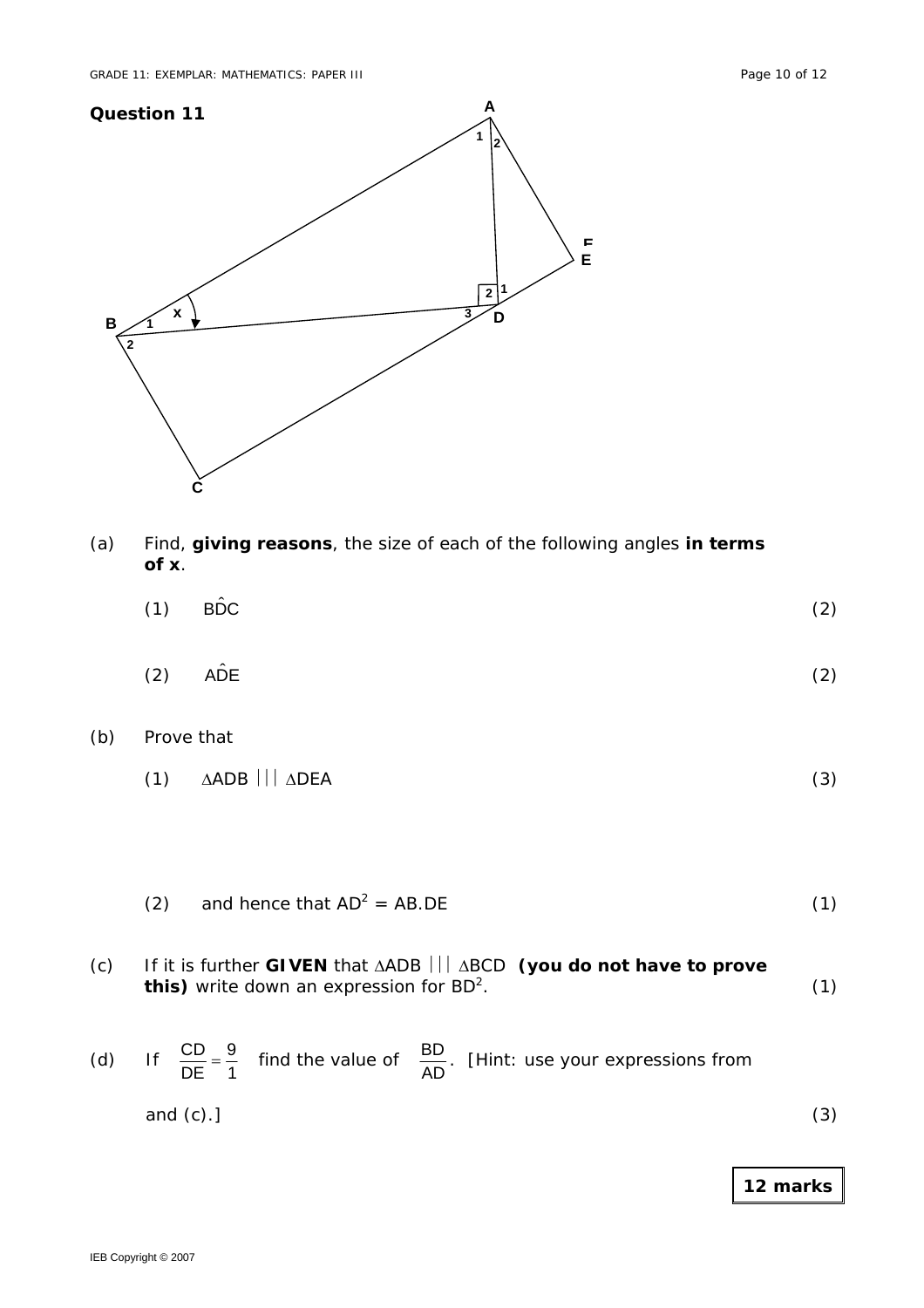



# (b) If  $CF = 8$  cm,  $CE = 10$  cm and  $CD = 4$  cm, find the length of

| $(1)$ DB | (3) |
|----------|-----|
|----------|-----|

(2) AB (to 1 decimal place) (3)